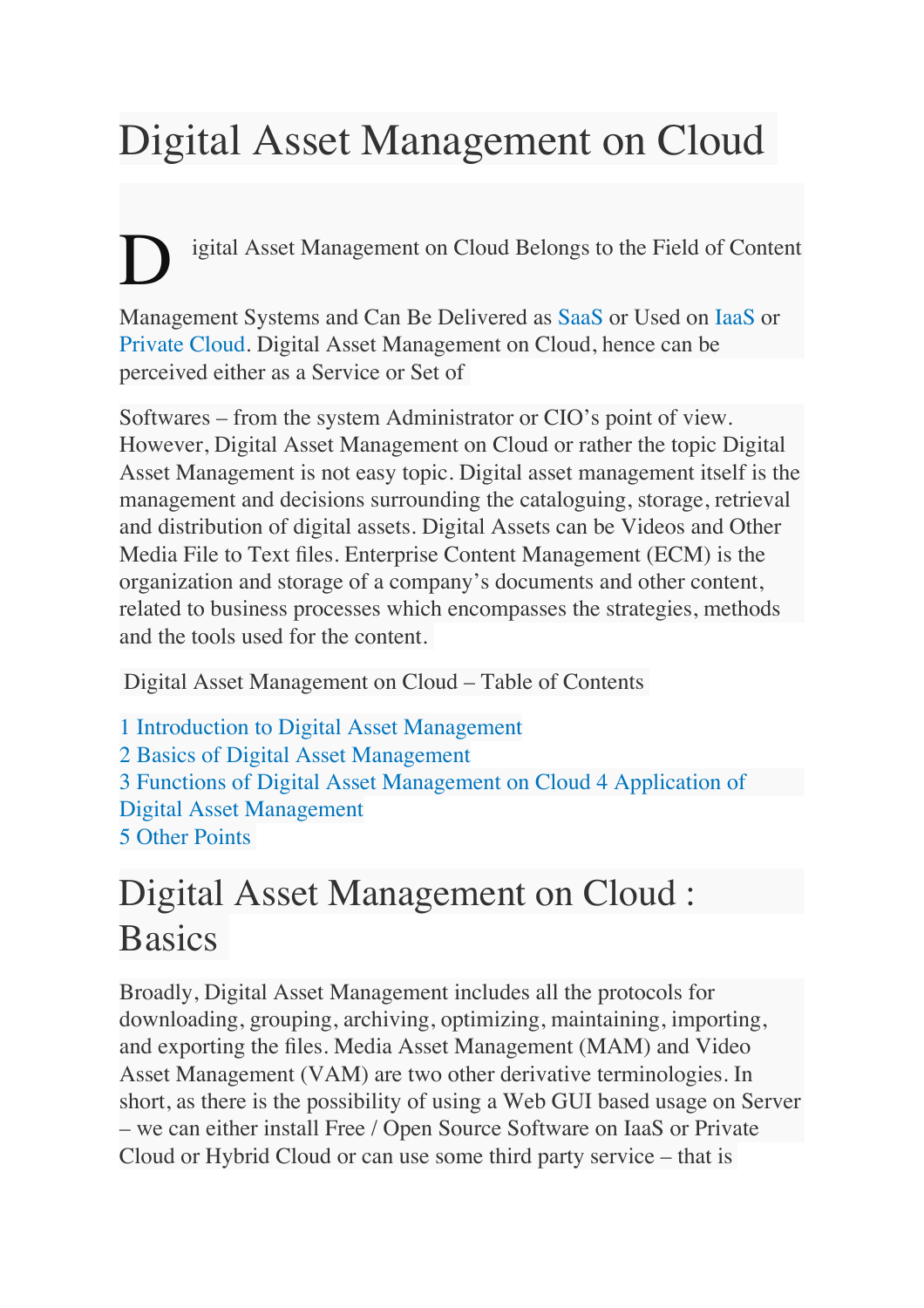basically a SaaS. So, from the usage point of view; Digital Asset Management on Cloud can have two faces – the software itself and the service. In certain cases, we prefer SaaS over IaaS, like for Email – because the setup of White Labelled Domain Named Email is difficult. ERP is often used as SaaS. These, indeed related to the company's need.

#### CONSUMER BASE OF DIGITAL ASSET MANAGEMENT

As the consumer or users of Digital Asset Management is too much varied, which can be simple management of video files to complex 3D Medical Data (compliant to 3D Medical IEEE Standards); the need of solution – whether a SaaS or Free Software; also varies widely, somewhat like that of email.

In general, Digital Asset Management on Cloud as Self Hosted Software is complex, costly and demands both manpower and efficient Linux Administrator for the backend. For video or digital arts, usually Adobe's service is used for unified management.

Concerto is an Open Source Software which can be installed on server whereas for Brand Asset Management, CleanPix like solution can be used depending on the need. Expenditure of \$300 per month for Server Backend does not gives quite smoothly running backend for huge amount of data management. A single Bare Metal instance will cost \$500 per month from IBM, HP Cloud or Rackspace.

As we are NOT endorsed by any company, we can not list hundreds of paid services related to Digital Asset Management for free without testing.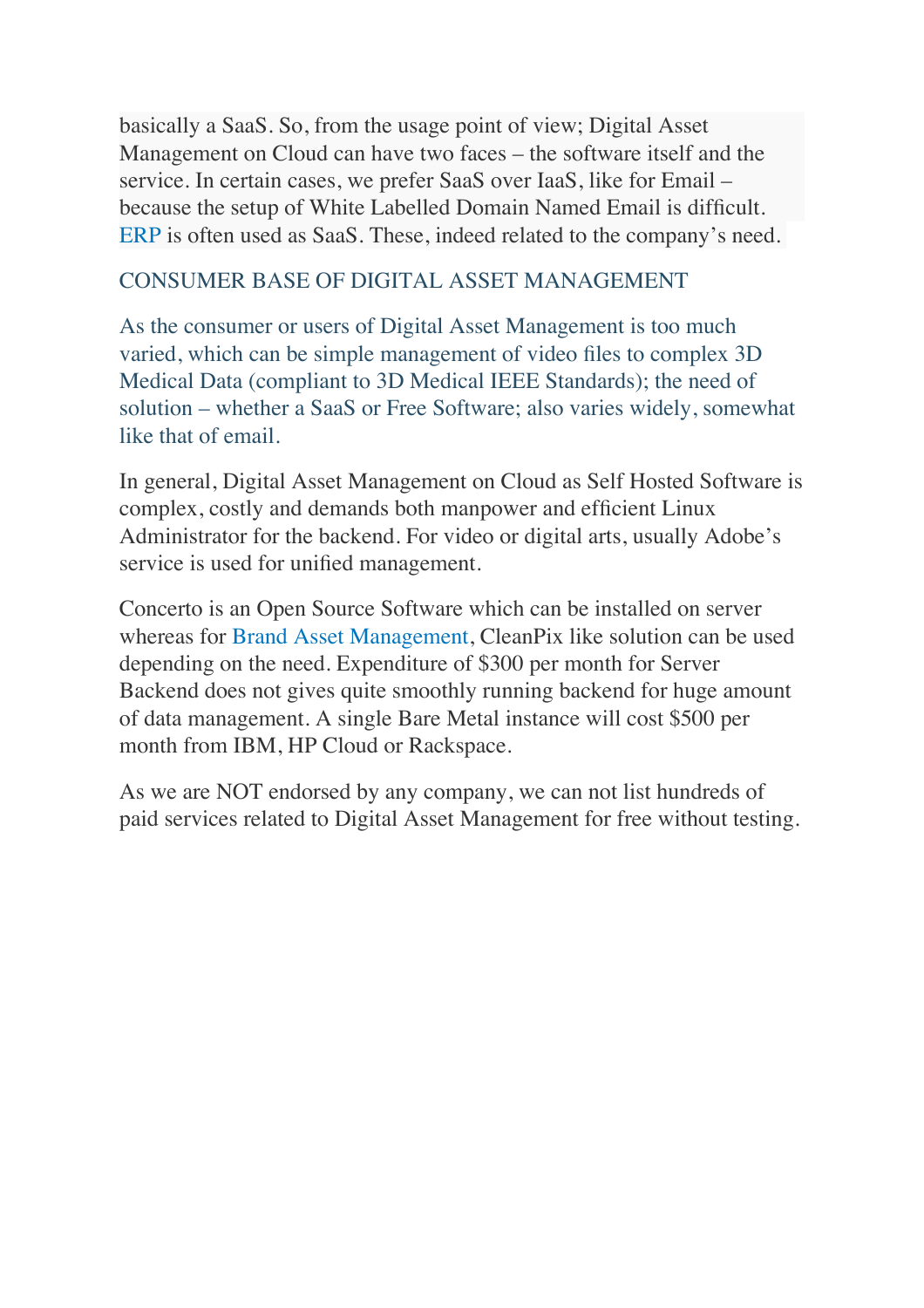

Go To Top of This Article

Digital Asset Management on Cloud : Typical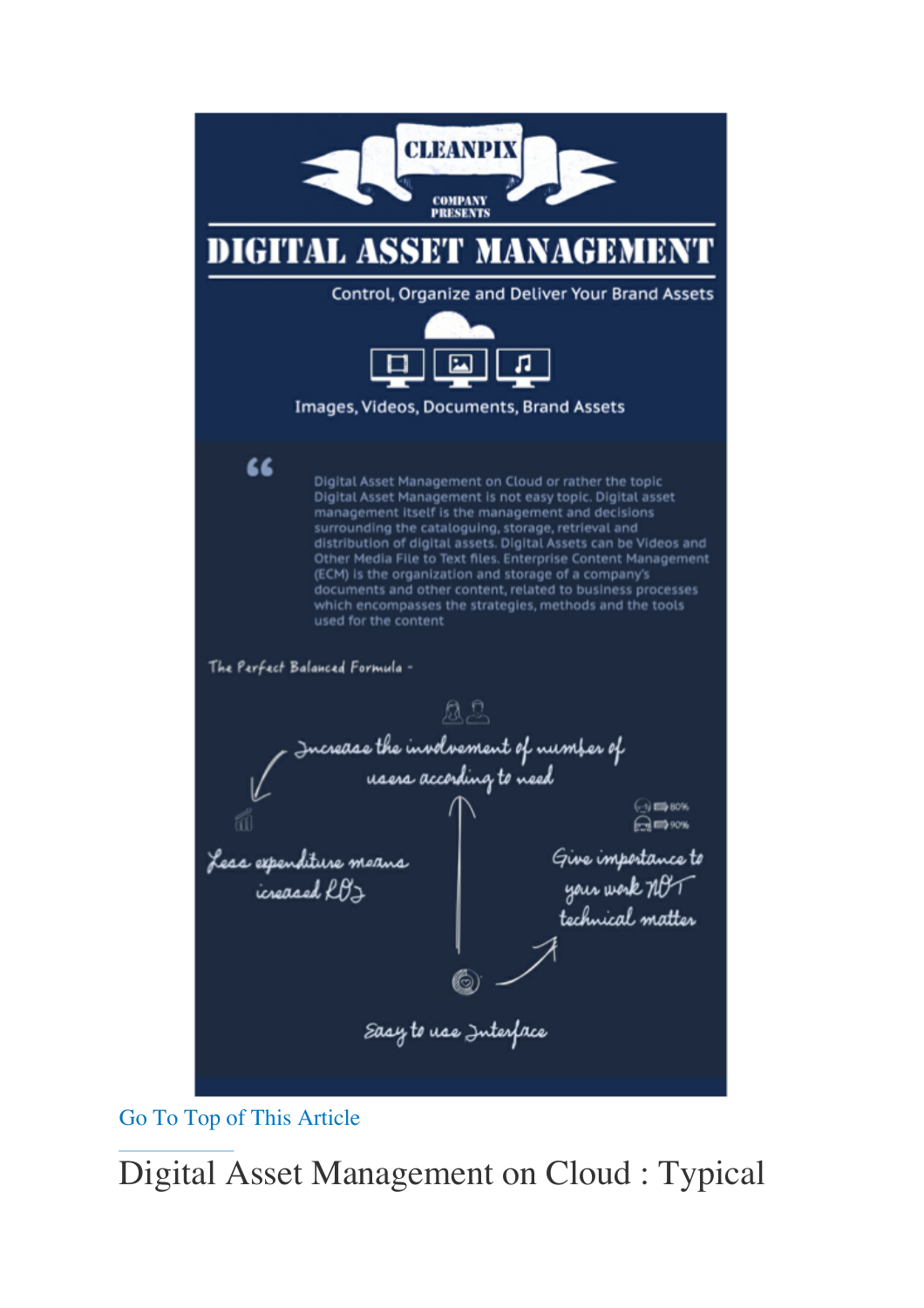#### Functions

Main functions in digital asset management system are:

1. Importandexportfiles,possiblywithformatconversion 2.

Enrichmentofbinaryfileswithmetainformationforresearchpurposes(eg.asIP TC-IIMstandard) 3. Searchfunctionforthefiles

- 4. Viewing,possiblylisteningandwatchingthefiles
- 5. Combiningfilesintopackages
- 6. Archivingandversioningofthefiles
- 7. Morecomplexspecificfunctions

Digital asset management part of the files can be addressed manually or automatically. Some systems are open to external vendors or service providers, so that a simple exchange of data in the context of the production is faster. Digital asset management can be composed of various individual components, computers, storage systems etc.

### Digital Asset Management on Cloud : Areas of Application

The areas of application, as written before is wide and varied. Some of them are listed :

Music industry for storage of music pieces for further processing Printing industry to manage layouts, custom logos, images, photos etc. Marketing and press departments in companies in the advertising industry, NGOs etc. Press and radio archives Resource centers Film projects CG and animation projects (3D Modeling) Company or enterprise archives Marketing portals in B2B – or B2C area Management of 3D Medical Files

Basically, for Content Management System, grossly the need is of less variety. Typical revision control software like feature might be needed by one segment, while for the others; integration of a Third Party software